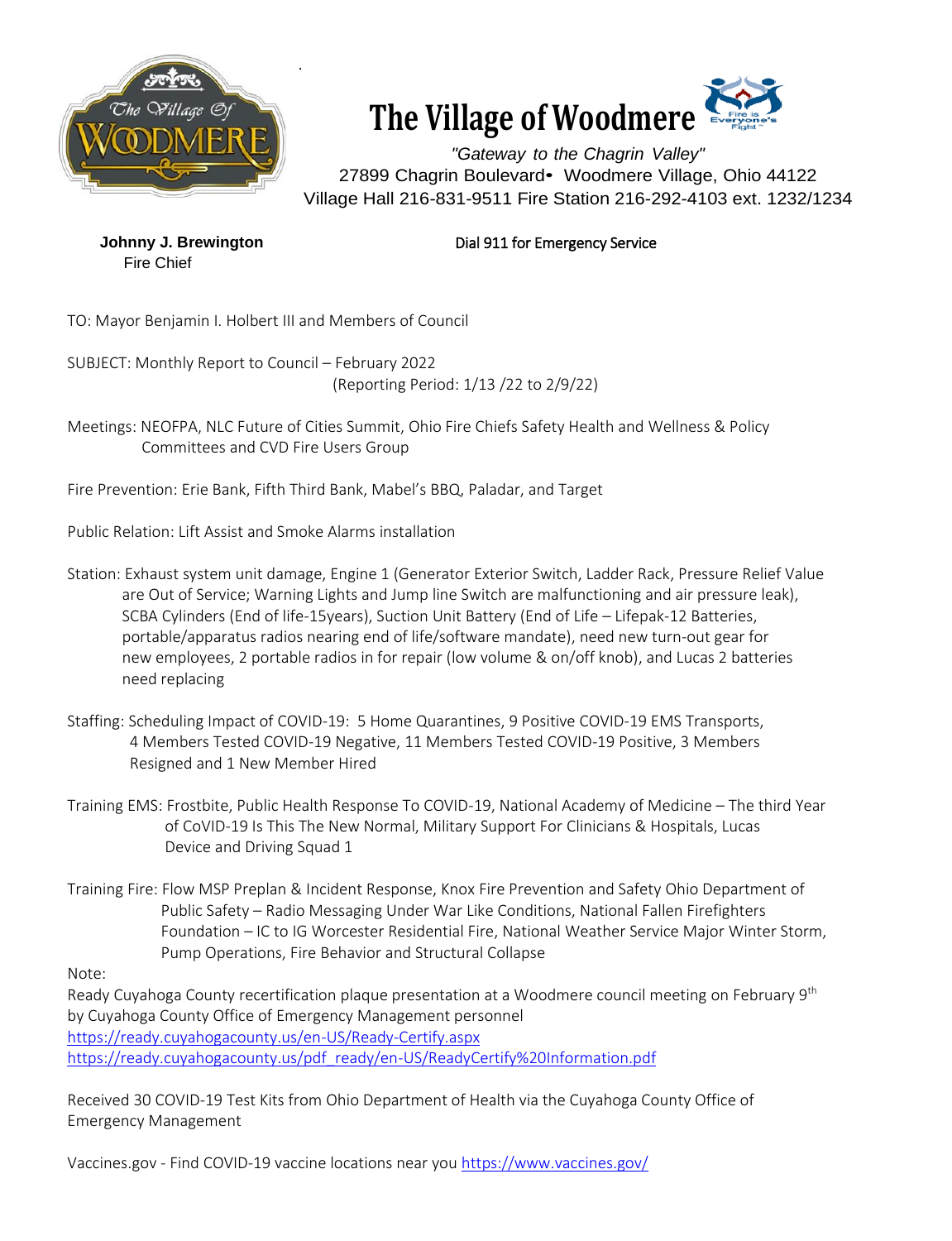## February Safety Tips

Knox Residential Box provides first responders with safe and immediate access to a residential property in the event of an emergency.



Videos - [Knox Rapid Access System \(knoxbox.com\)](https://www.knoxbox.com/Support/Videos) <https://www.knoxbox.com/Support/Videos> (Scroll down to Knox Residential (HomeBox) and click on Watch Now)

Knox Residential Program - [Knox Rapid Access System \(knoxbox.com\)](https://www.knoxbox.com/News/Knox-Residential-Program) <https://www.knoxbox.com/News/Knox-Residential-Program>



## **Emergency lighting during severe weather**